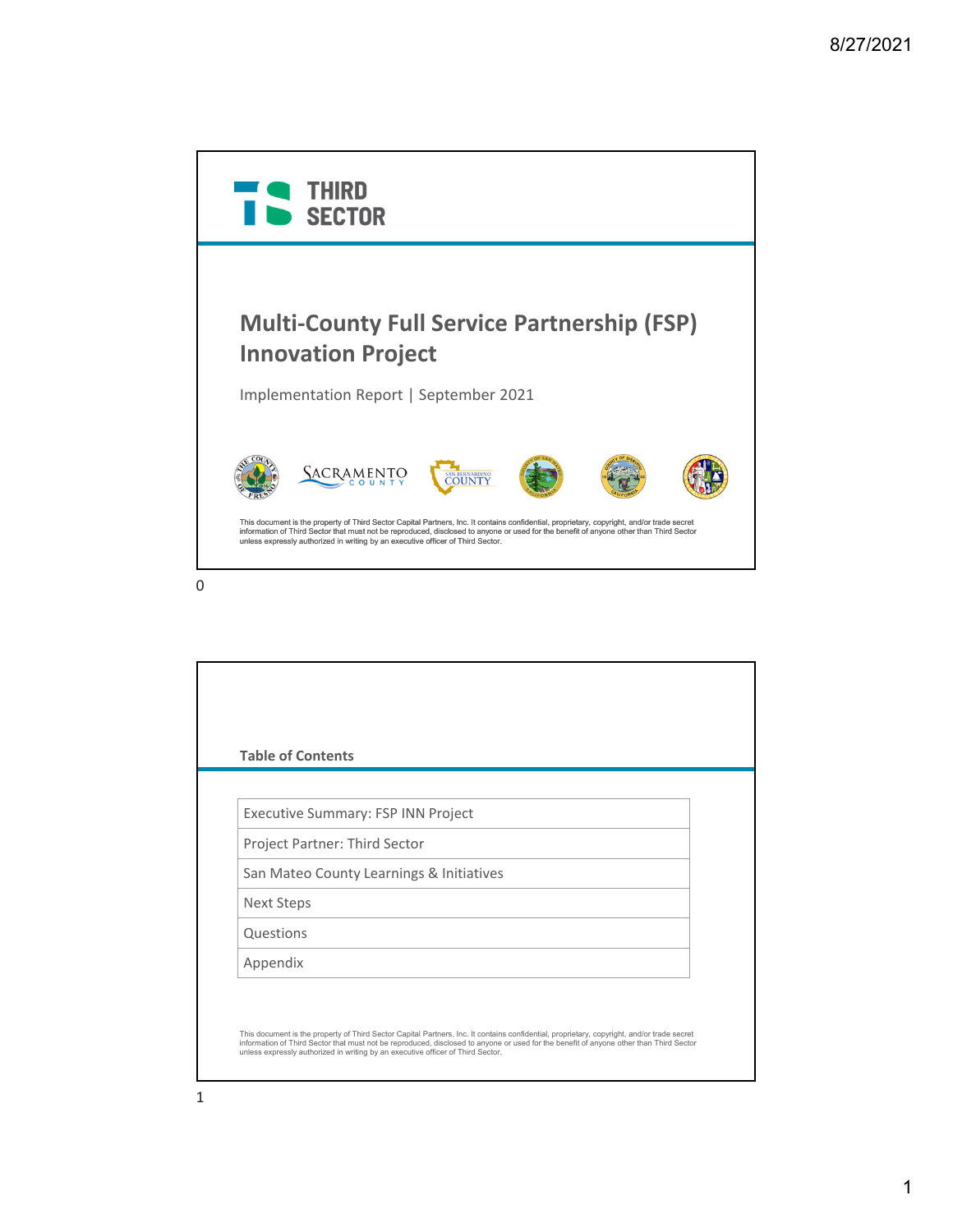



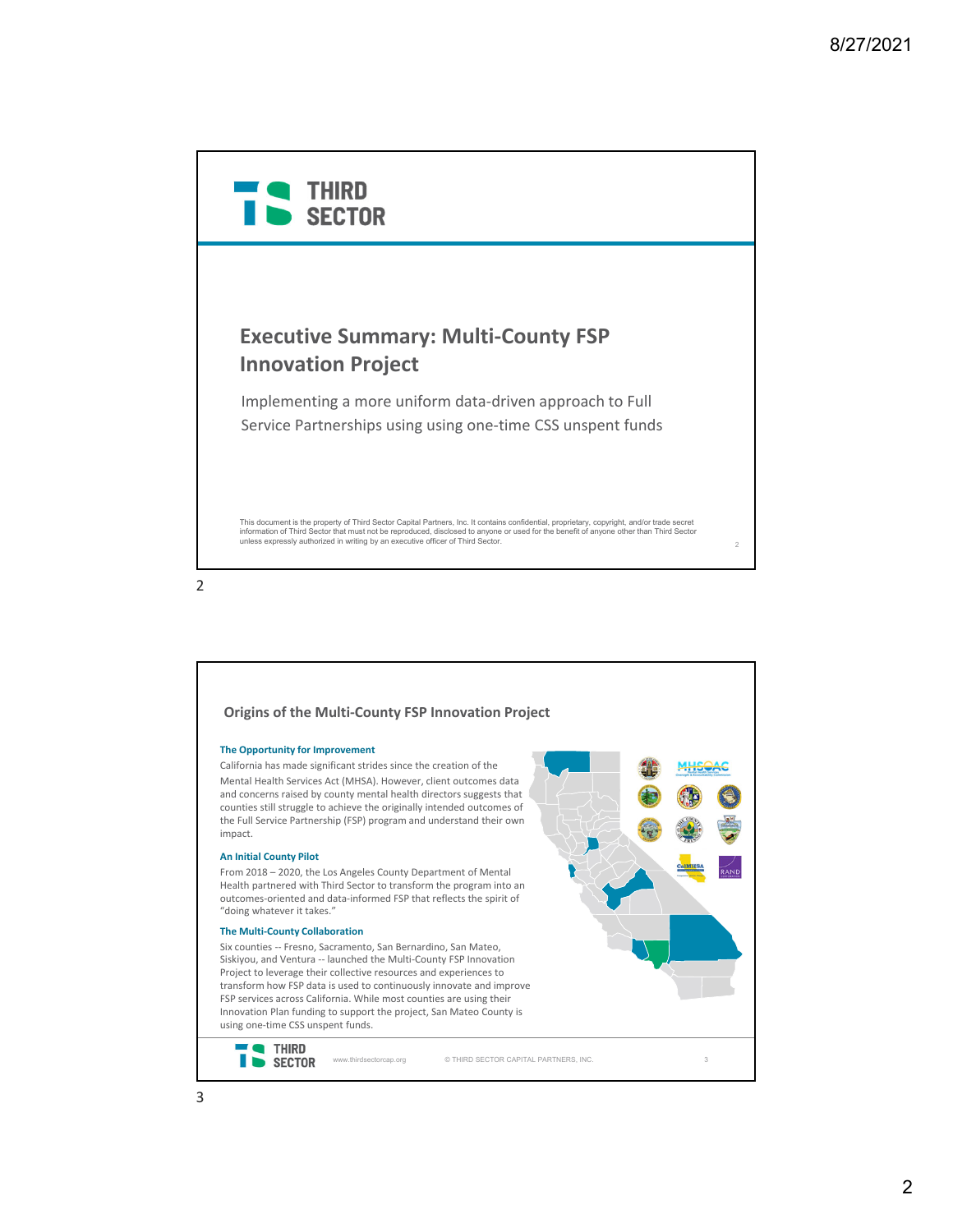

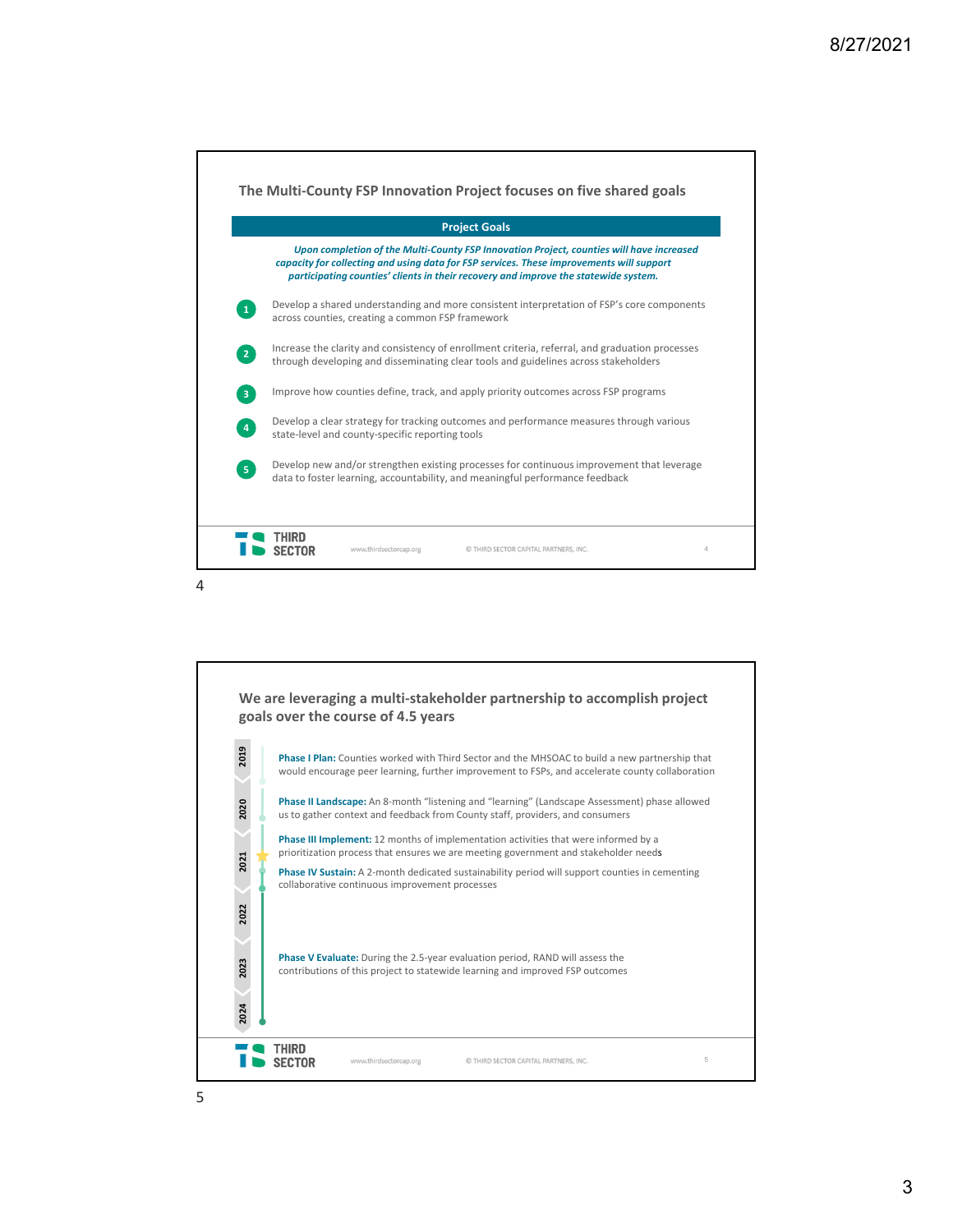

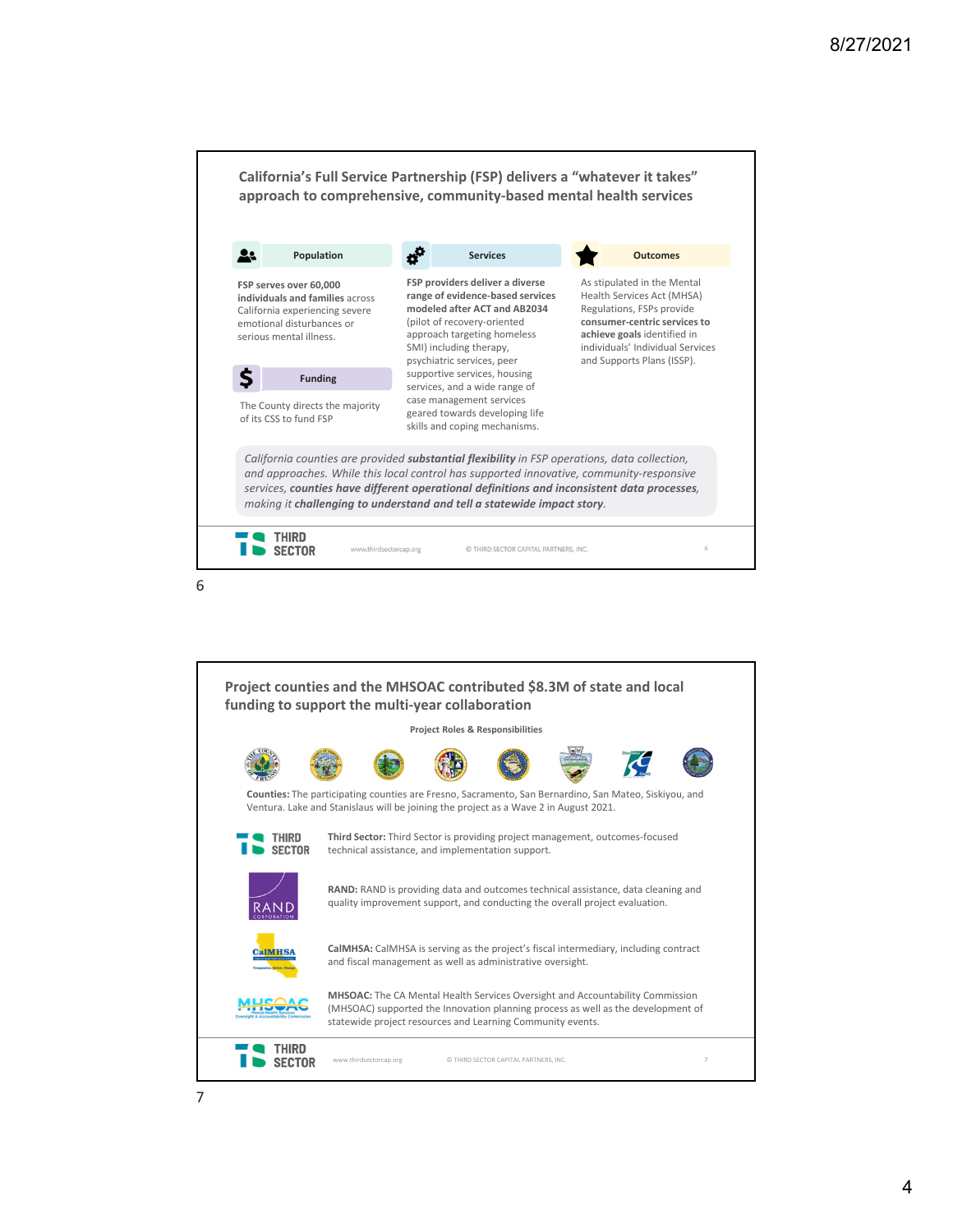

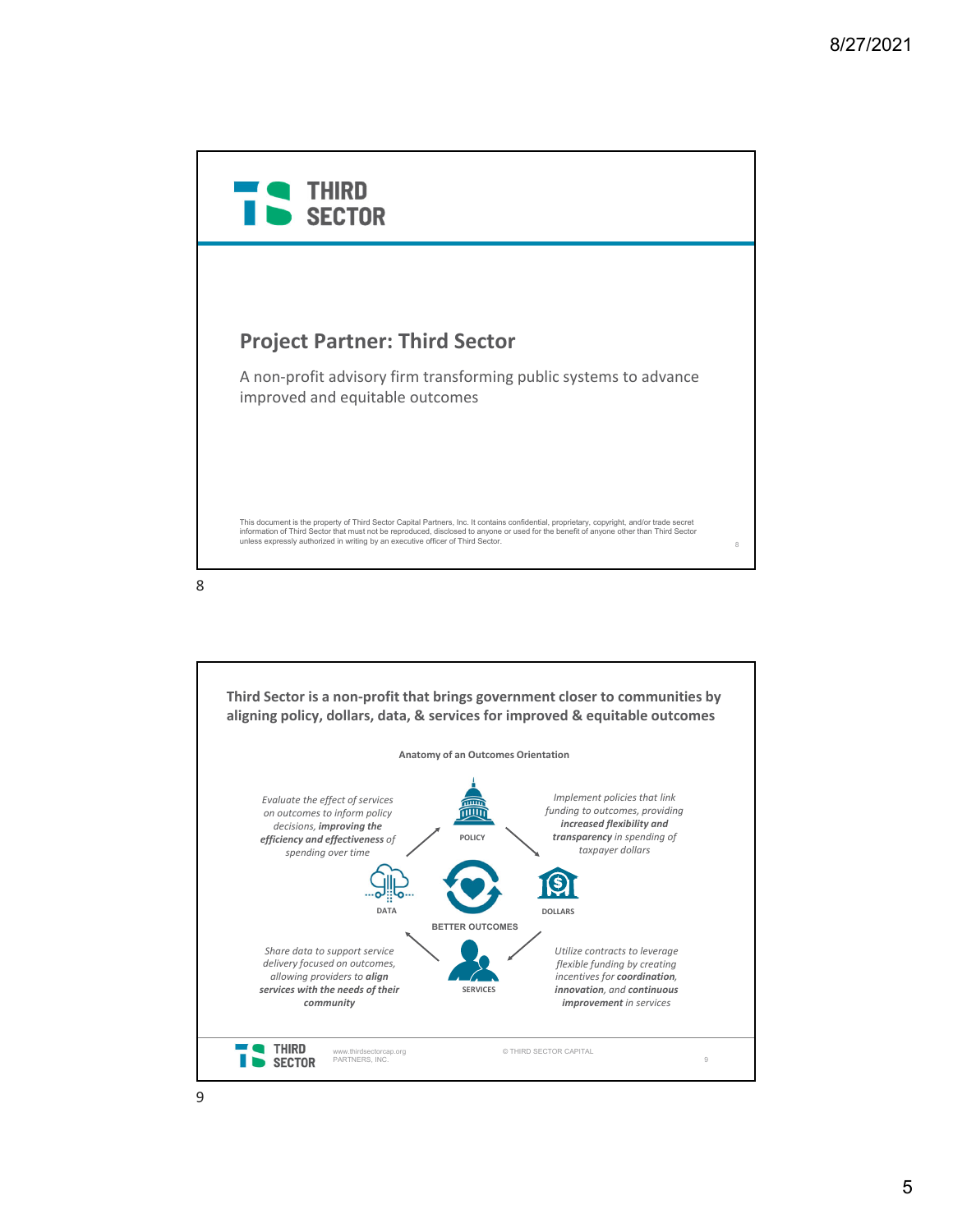

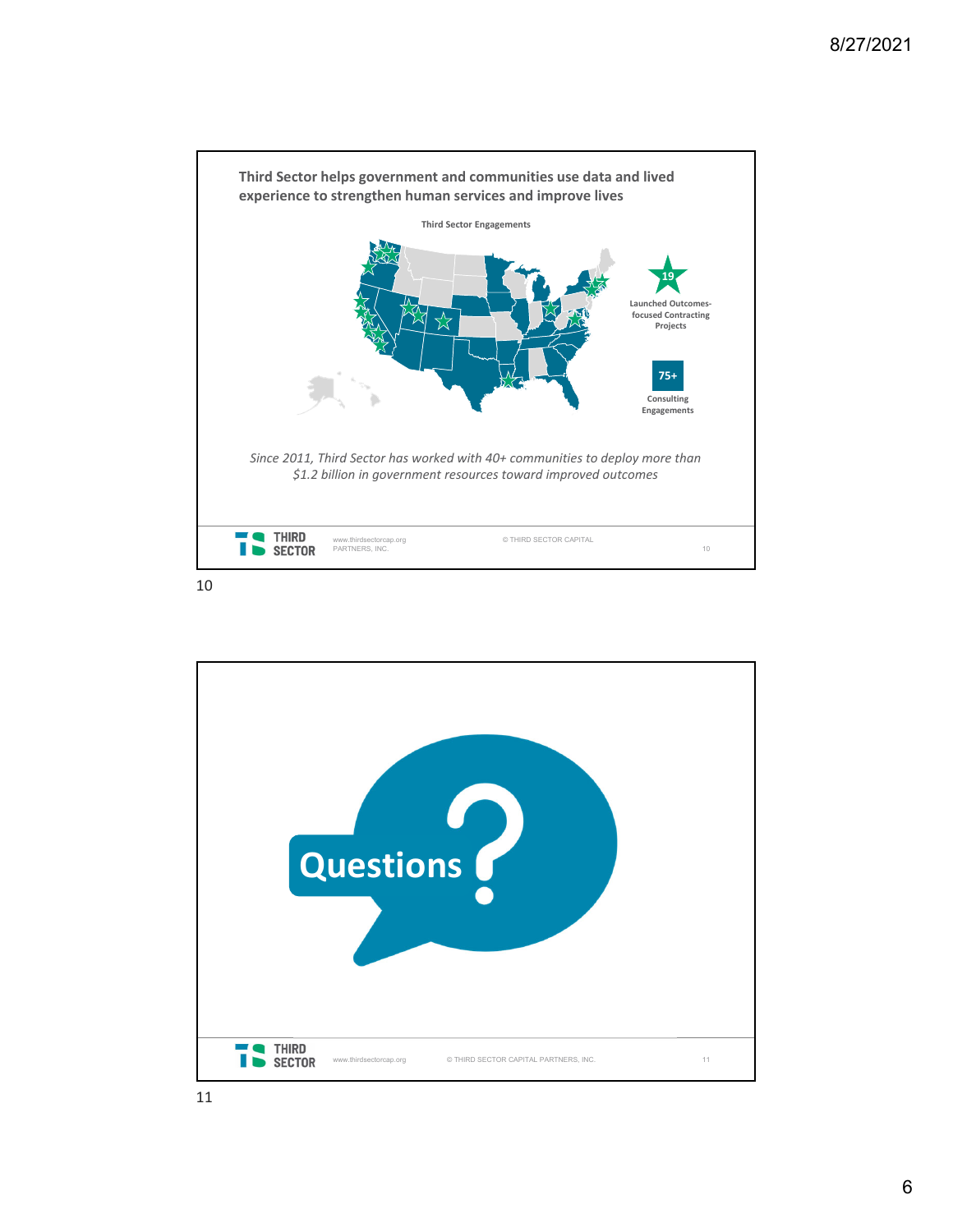



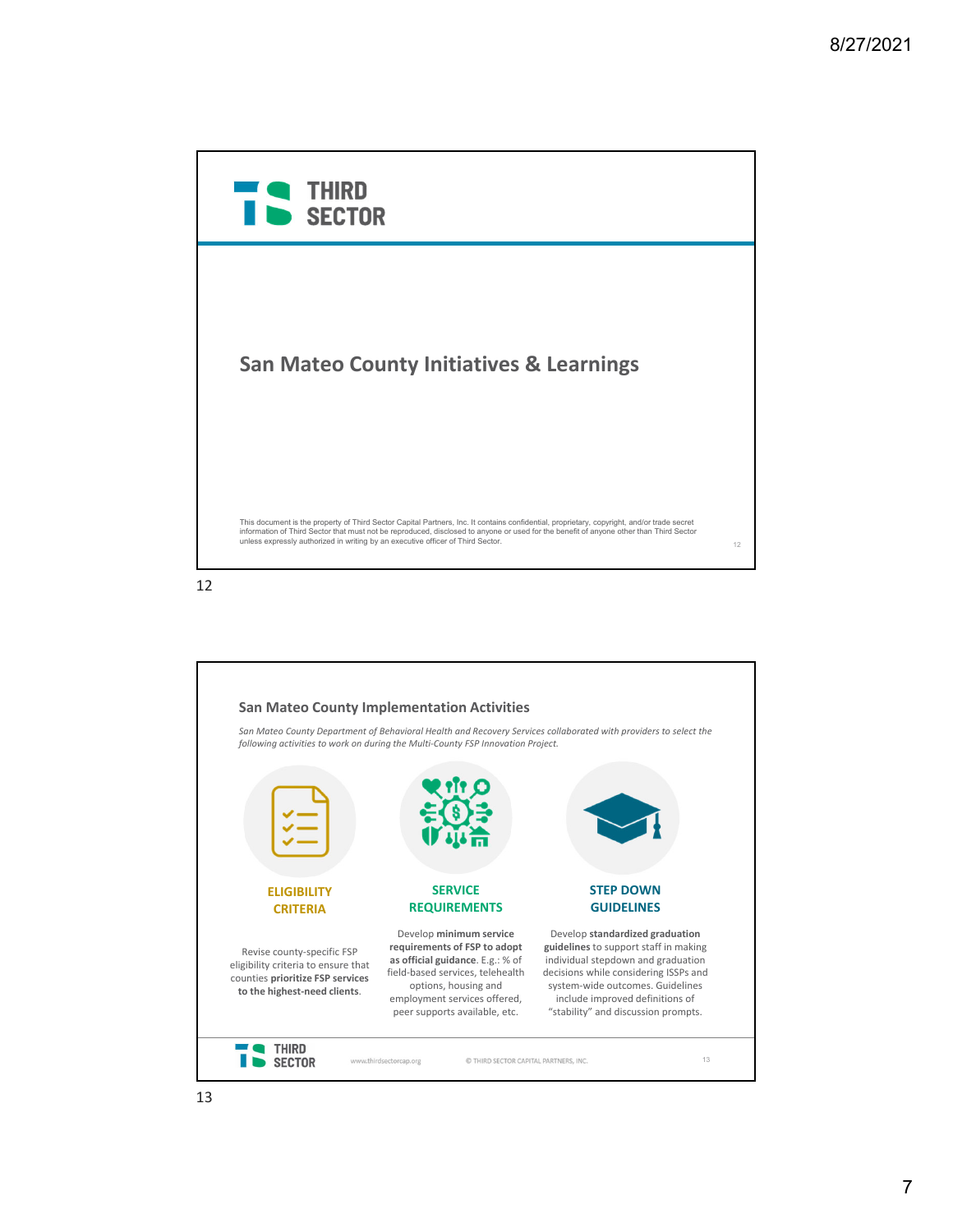| <b>Activities Under Development</b> |                                                                                                                                                                                                                              | <b>What's Next?</b>                                                                                                                        |  |
|-------------------------------------|------------------------------------------------------------------------------------------------------------------------------------------------------------------------------------------------------------------------------|--------------------------------------------------------------------------------------------------------------------------------------------|--|
|                                     | Co-creating Child/Youth/TAY FSP Service<br>Exhibit with San Mateo BHRS staff that will<br>become the basis for the new Request for<br>Proposal to procure for Child/Youth/TAY<br>services in the county                      | <b>Finalize</b> Child/Youth/TAY and<br>Adult Service Exhibits and<br>Requests for Proposal                                                 |  |
|                                     | Sharing best practices from Los Angeles<br>County Department of Mental Health to<br>inform the revised Adult FSP Service Exhibit<br>that will become the basis for the Request<br>for Proposal to procure for Adult services | Continue gathering local input to<br>prioritize local FSP outcomes and<br>provide input on FSP services for<br>ongoing quality improvement |  |
|                                     | Using provider and client interview and<br>focus group feedback to inform Service<br><b>Exhibits and RFPs</b>                                                                                                                | Developed standardized<br>graduation/ step-down process                                                                                    |  |
|                                     | Developing standardized graduation<br>readiness guidelines to be used in<br>conjunction with new graduation / step-<br>down process                                                                                          | that can now be used across all<br>FSP providers in the county                                                                             |  |

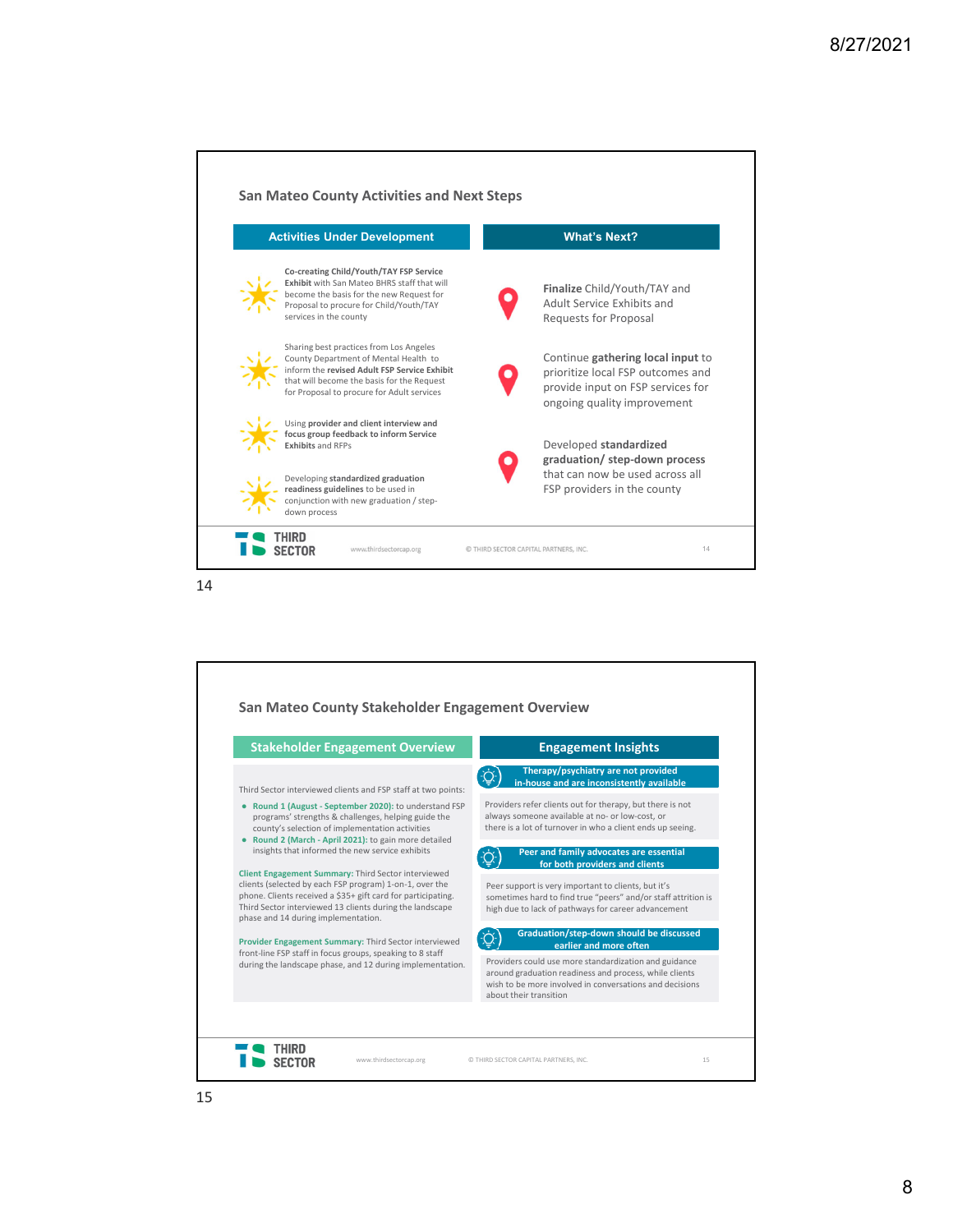

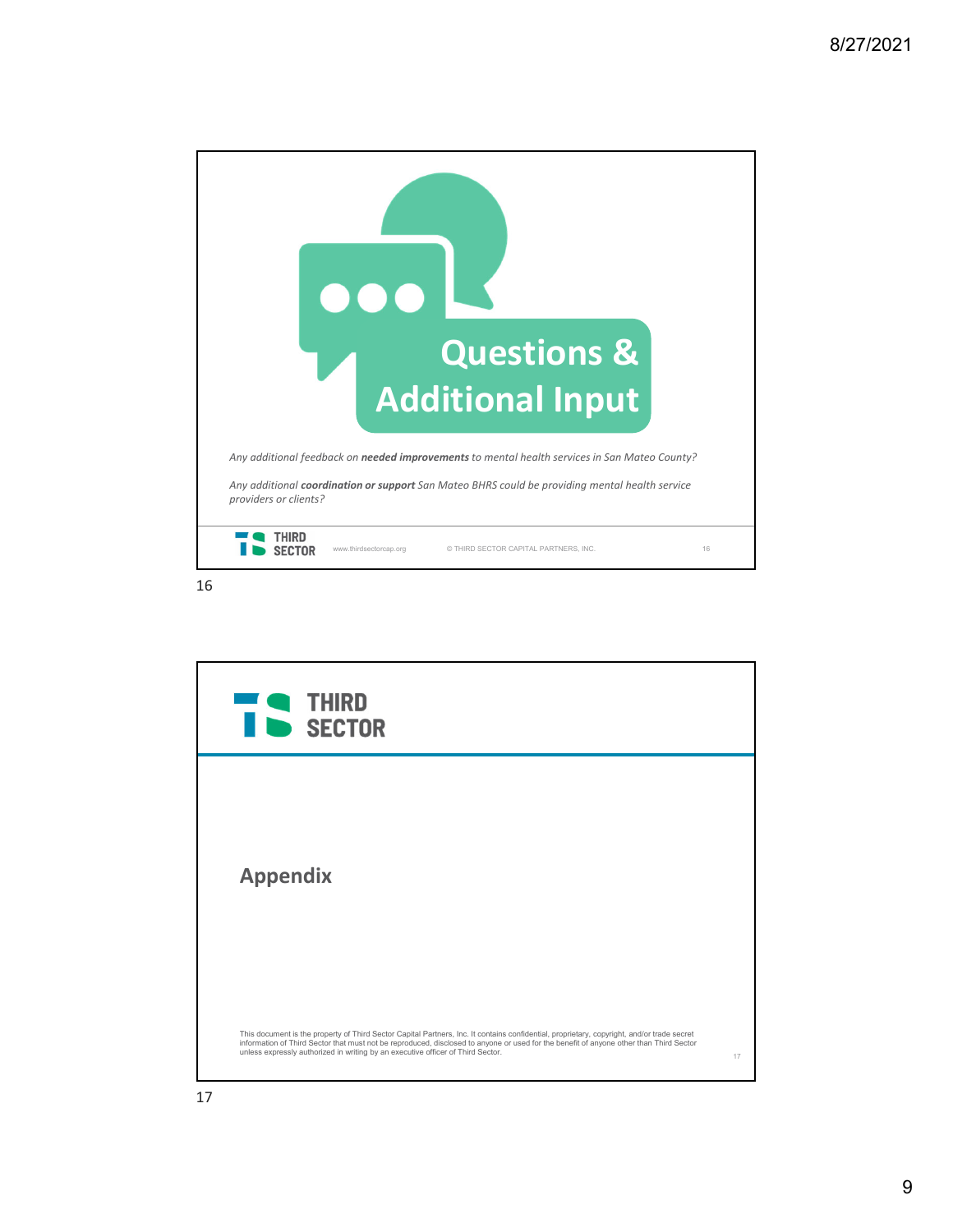



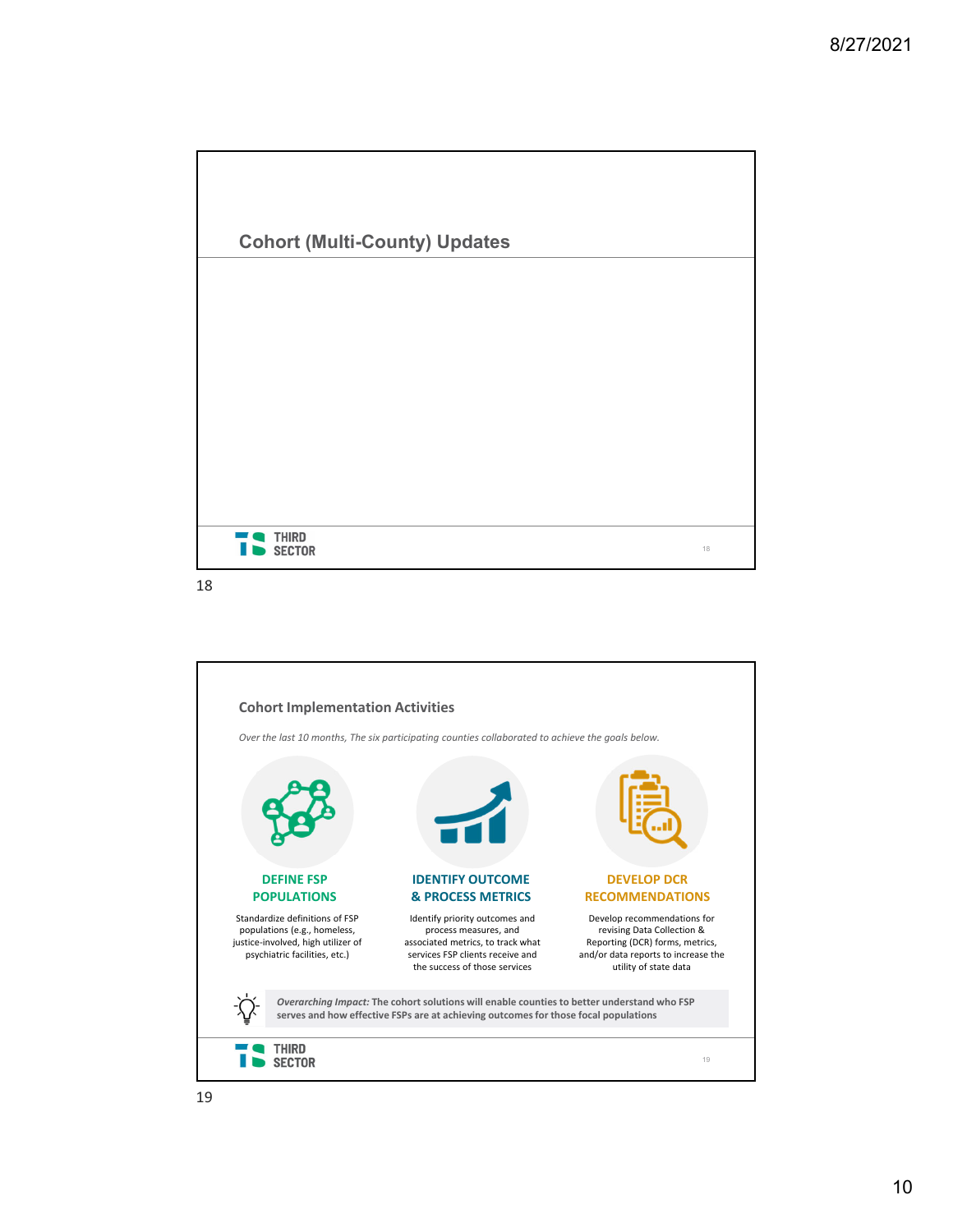



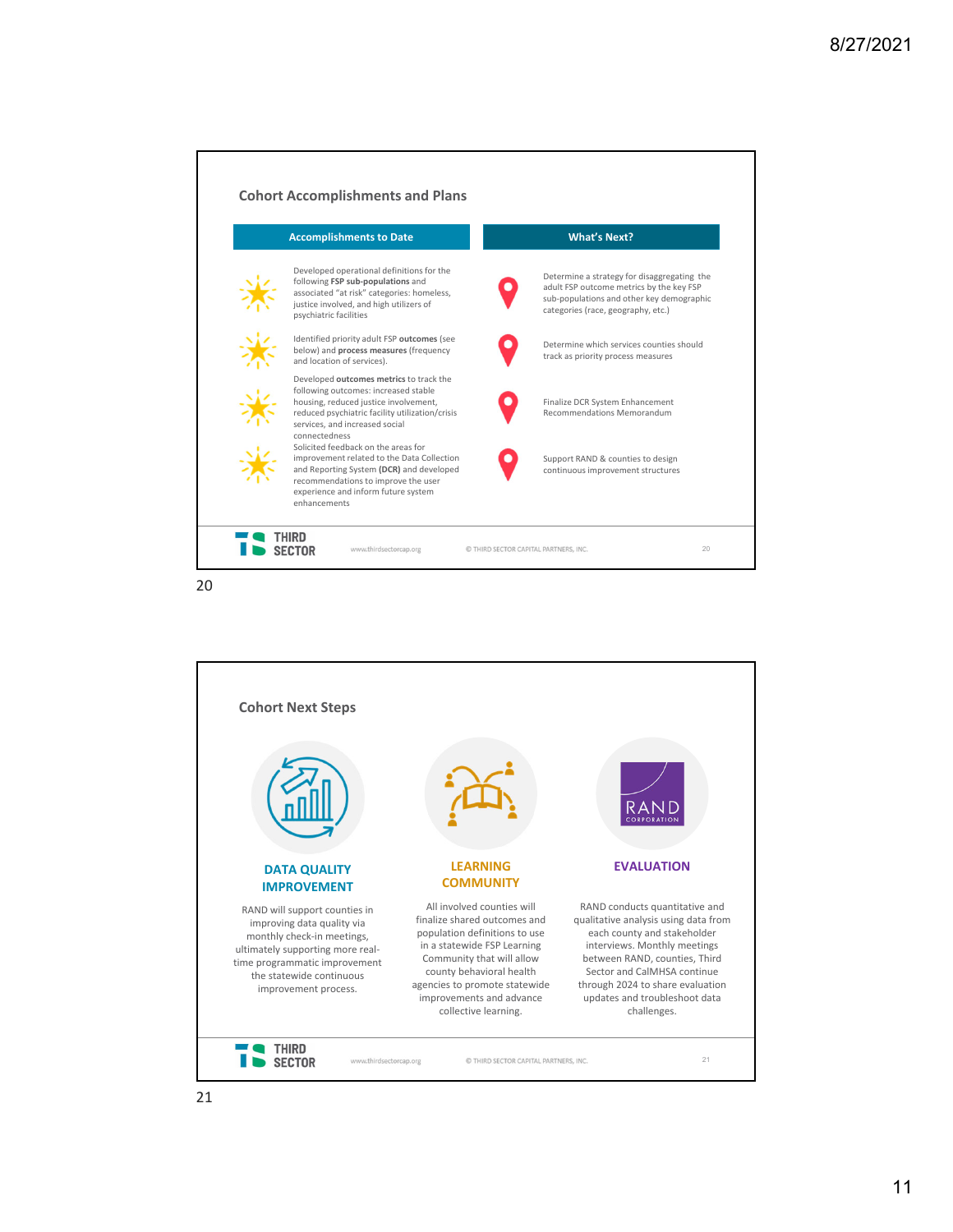



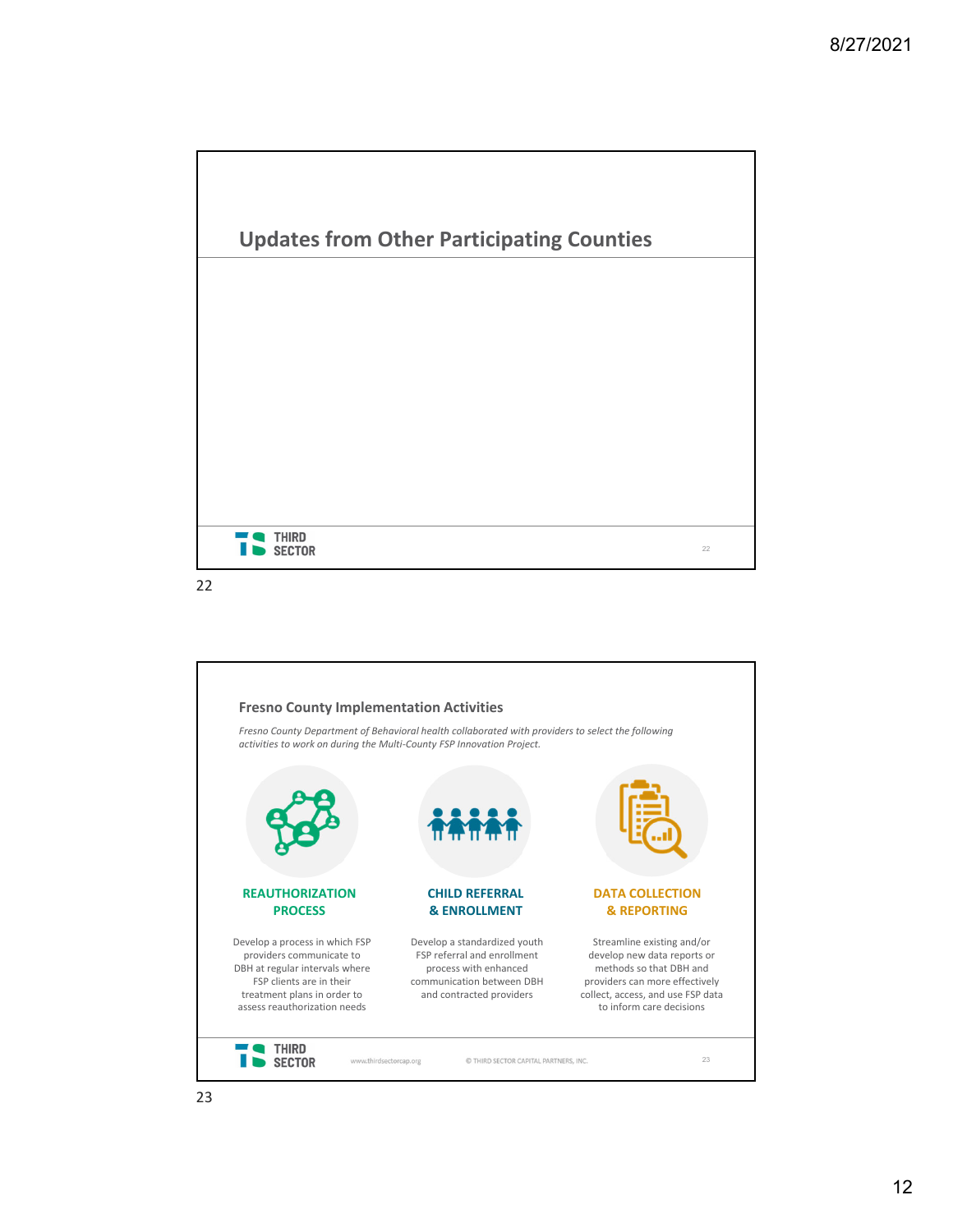

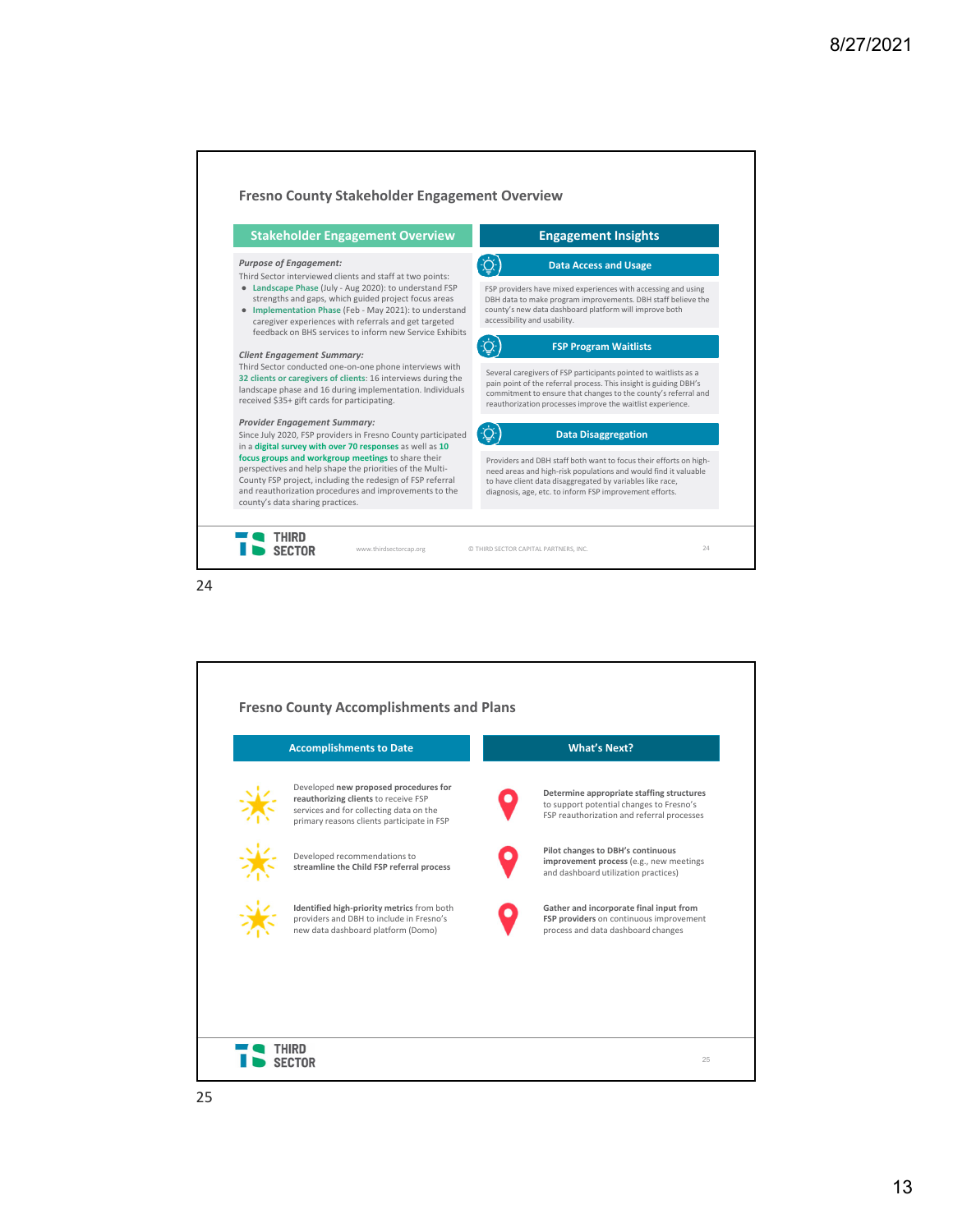

| <b>Stakeholder Engagement Overview</b>                                                                                                                                                                                                          | <b>Engagement Insights</b>                                                                                                                                                                                                                                                                                       |
|-------------------------------------------------------------------------------------------------------------------------------------------------------------------------------------------------------------------------------------------------|------------------------------------------------------------------------------------------------------------------------------------------------------------------------------------------------------------------------------------------------------------------------------------------------------------------|
| Third Sector interviewed clients and FSP staff at two points:<br>• Round 1: to understand FSP programs' strengths &                                                                                                                             | <b>Discussions about Graduation</b>                                                                                                                                                                                                                                                                              |
| challenges, helping guide the county's selection of<br>project focus areas<br>• Round 2: to better understand the existing step-down &<br>graduation process, as the county considered changes                                                  | Clients and staff reported that graduation and the<br>temporary nature of FSP services aren't discussed<br>consistently with new clients, and so for some clients later<br>conversations about graduation are a surprise.                                                                                        |
| Client Engagement Summary: Third Sector interviewed<br>clients (selected by each FSP program) 1-on-1, over the                                                                                                                                  | Warm Hand-Offs During Step down                                                                                                                                                                                                                                                                                  |
| phone. Clients received a \$35+ giftcard for participating.<br>Third Sector interviewed 15 clients during the landscape<br>phase and 17 during implementation.                                                                                  | Clients and staff value warm hand-offs hetween ESP and<br>step down programs. Clients want gradual step downs with<br>support from staff they know, while provider staff want the                                                                                                                                |
| Provider Engagement Summary: Third Sector interviewed<br>front-line FSP staff in focus groups, speaking to 8 staff<br>during the landscape phase, and 13 during implementation.                                                                 | staffing and billing flexibility to offer more of that support.<br><b>Client-Staff Relationships</b>                                                                                                                                                                                                             |
| Additionally, 12 director-level FSP staff helped co-create<br>the graduation guidelines during six, 90-min workgroups.<br>19 staff, from all levels and programs, gave feedback on the<br>completed guidelines and plans for implementing them. | Clients reported making the most progress after they felt<br>connected to staff; many are hesitant to leave FSP, afraid<br>they won't be able to find similar connections with step-<br>down staff. However, some clients struggle in FSP in part<br>because they don't feel staff understand their backgrounds. |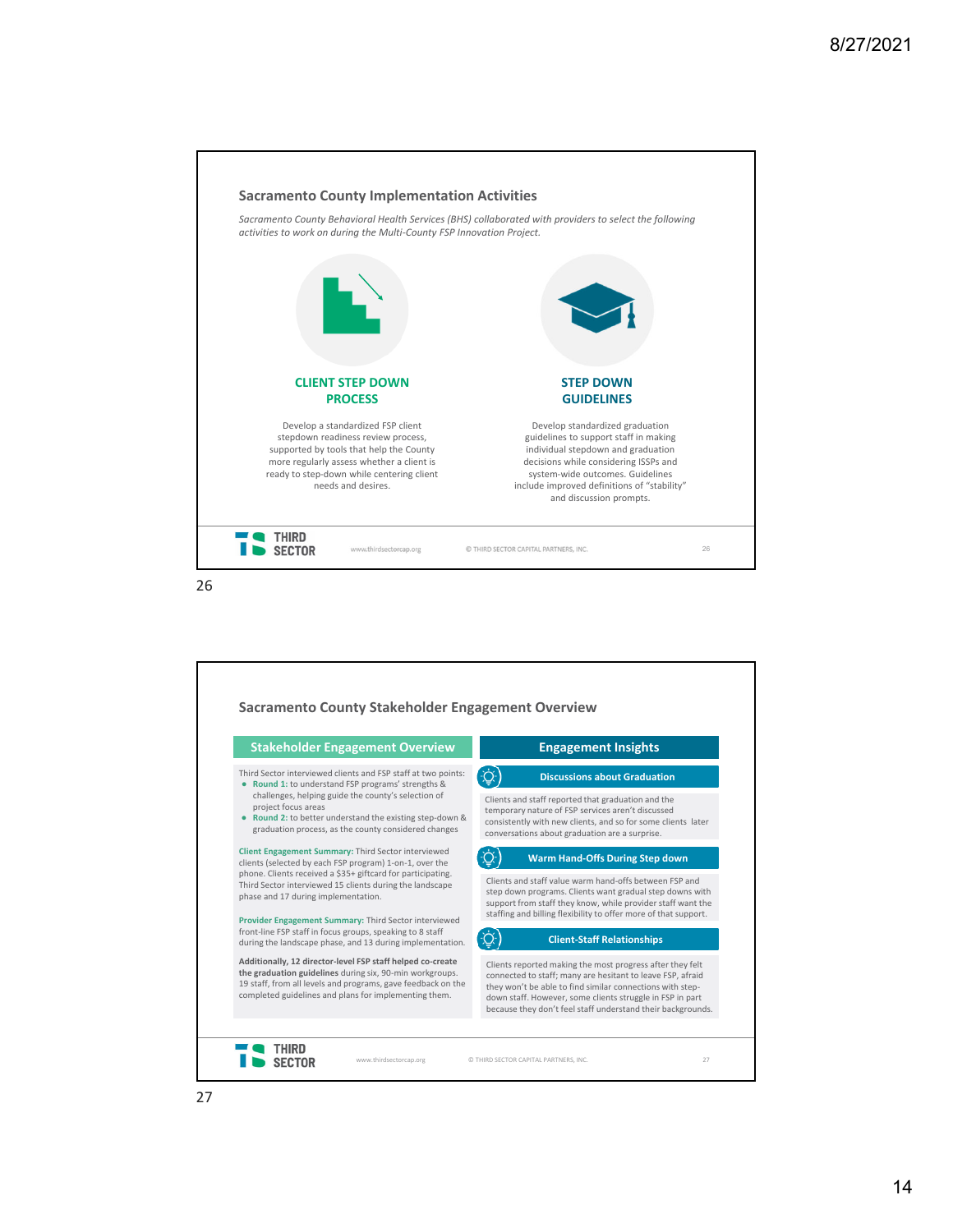

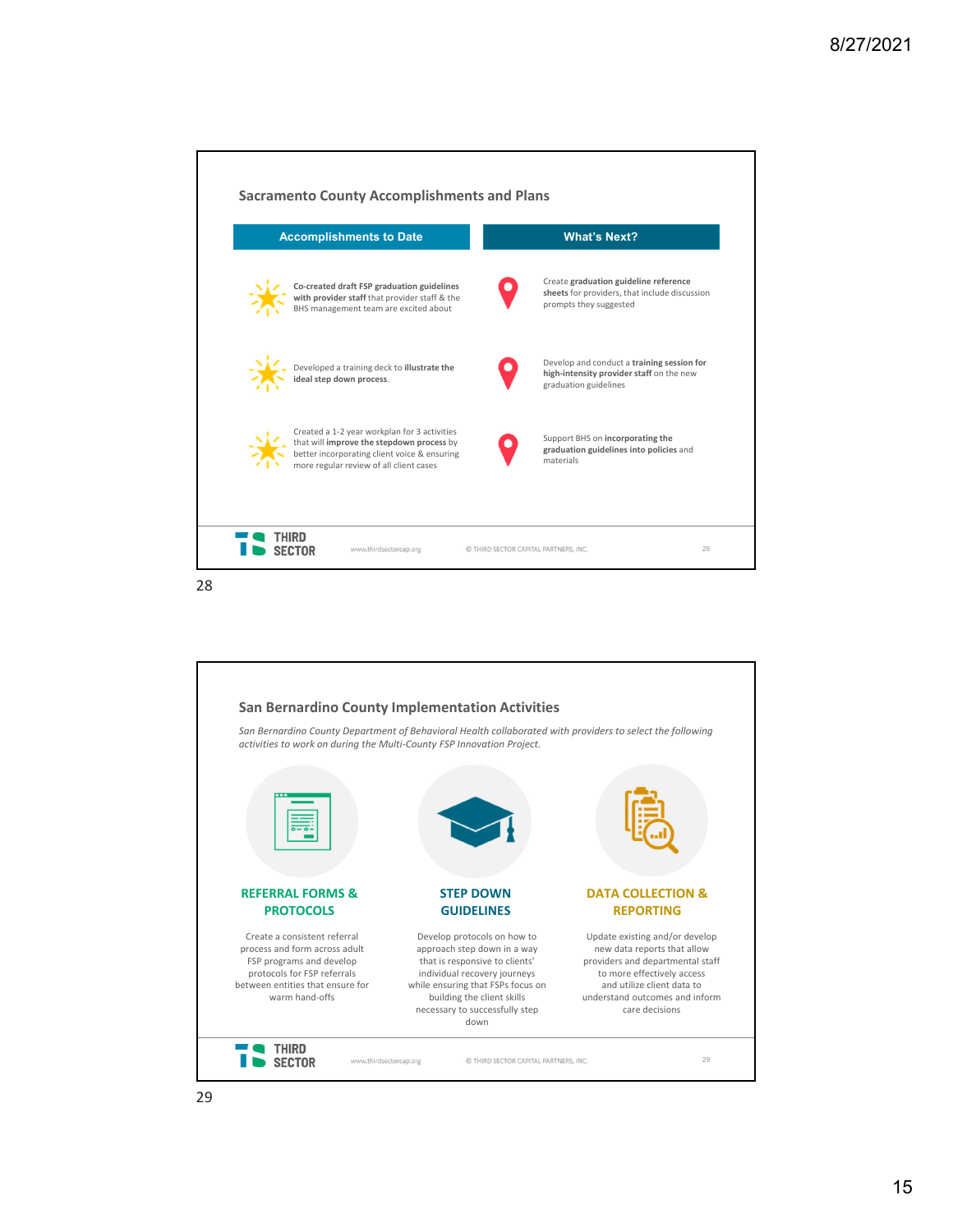

| <b>Accomplishments to Date</b> |                                                                                                                                                                   | <b>What's Next?</b>                                                                                                                                                       |  |
|--------------------------------|-------------------------------------------------------------------------------------------------------------------------------------------------------------------|---------------------------------------------------------------------------------------------------------------------------------------------------------------------------|--|
|                                | Created a standard electronic referral form<br>across all adult FSP specialty programs,<br>streamlining the disparate paper referral<br>forms in circulation      | Continue determining the feasibility of<br>embedding the electronic referral form into<br><b>AVATAR</b>                                                                   |  |
|                                | Drafted referral protocols outlining the<br>overall referral process and roles and<br>responsibilities at each step of the process                                | Determine an access strategy for external<br>referring sources that would not have<br>access to the electronic referral form within<br><b>AVATAR</b>                      |  |
|                                | Drafted step down protocols for each adult<br>FSP specialty program to help care teams<br>balance client needs with a focus on<br>enabling increased independence | Revise the step down protocols based on<br>department and provider feedback                                                                                               |  |
|                                | Identified outcomes and services data that<br>providers would like to receive on a regular<br>basis                                                               | Consult with IT and the Research &<br>Evaluation teams to determine the feasibility<br>of developing new data reports that capture<br>relevant outcomes and services data |  |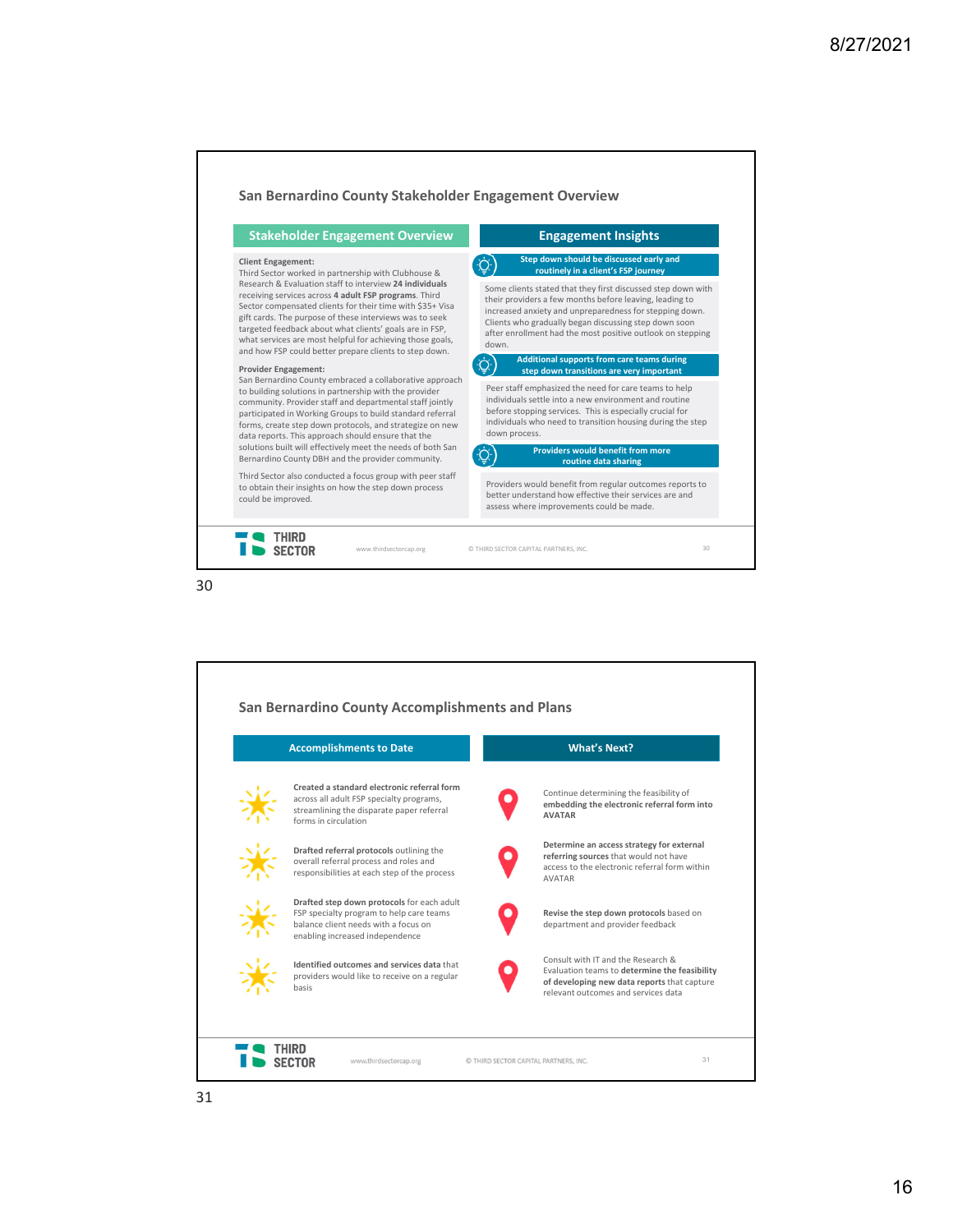

| <b>Stakeholder Engagement Overview</b>                                                                                                                                                                                                                                                                                                        | <b>Engagement Insights</b>                                                                                                                                                                                                                                                   |
|-----------------------------------------------------------------------------------------------------------------------------------------------------------------------------------------------------------------------------------------------------------------------------------------------------------------------------------------------|------------------------------------------------------------------------------------------------------------------------------------------------------------------------------------------------------------------------------------------------------------------------------|
| <b>Purpose of Engagement:</b>                                                                                                                                                                                                                                                                                                                 | <b>Capacity Constraints &amp; Inconsistent Experiences</b>                                                                                                                                                                                                                   |
| Third Sector interviewed clients and staff at two points:<br>• Landscape Phase (July - Aug 2020): to understand FSP<br>strengths and gaps, which guided project focus areas<br>• Implementation Phase (Mar - Apr 2021): to understand<br>perspectives on recovery and get targeted feedback on<br>BHS services to inform new Service Exhibits | Clients described inconsistencies in the level of support that they<br>receive and perceived staff as generally overworked. Staff noted<br>that having a new, weighted caseload system, as outlined in the<br>Service Exhibits, will help with these challenges.             |
| <b>Client Engagement Summary:</b>                                                                                                                                                                                                                                                                                                             | <b>Challenges Transitioning to New Care Teams</b>                                                                                                                                                                                                                            |
| Third Sector conducted one-on-one phone interviews with<br>23 clients. Third Sector conducted 9 interviews during the<br>landscape phase and 14 during implementation. Clients<br>received \$35+ gift cards for participating.                                                                                                                | Staff capacity constraints exacerbated the challenges some<br>clients experience when transitioning to new care team<br>members. Staff see the guidelines outlined in the Service Exhibits<br>as a helpful structure to ensure all clients experience smooth<br>transitions. |
| <b>Provider Engagement Summary:</b>                                                                                                                                                                                                                                                                                                           |                                                                                                                                                                                                                                                                              |
| Third Sector conducted 4 focus groups with 30+ staff over<br>the course of the project. Third Sector will complete a                                                                                                                                                                                                                          | <b>Client-Centric, Culturally Responsive Care</b>                                                                                                                                                                                                                            |
| second round of engagement to gather feedback on<br>definitions for and indicators of recovery in September-<br>October 2021.                                                                                                                                                                                                                 | Staff believe that BHS' plan to implement Strengths Model Case<br>Management will help make care more culturally responsive and<br>client-centered.                                                                                                                          |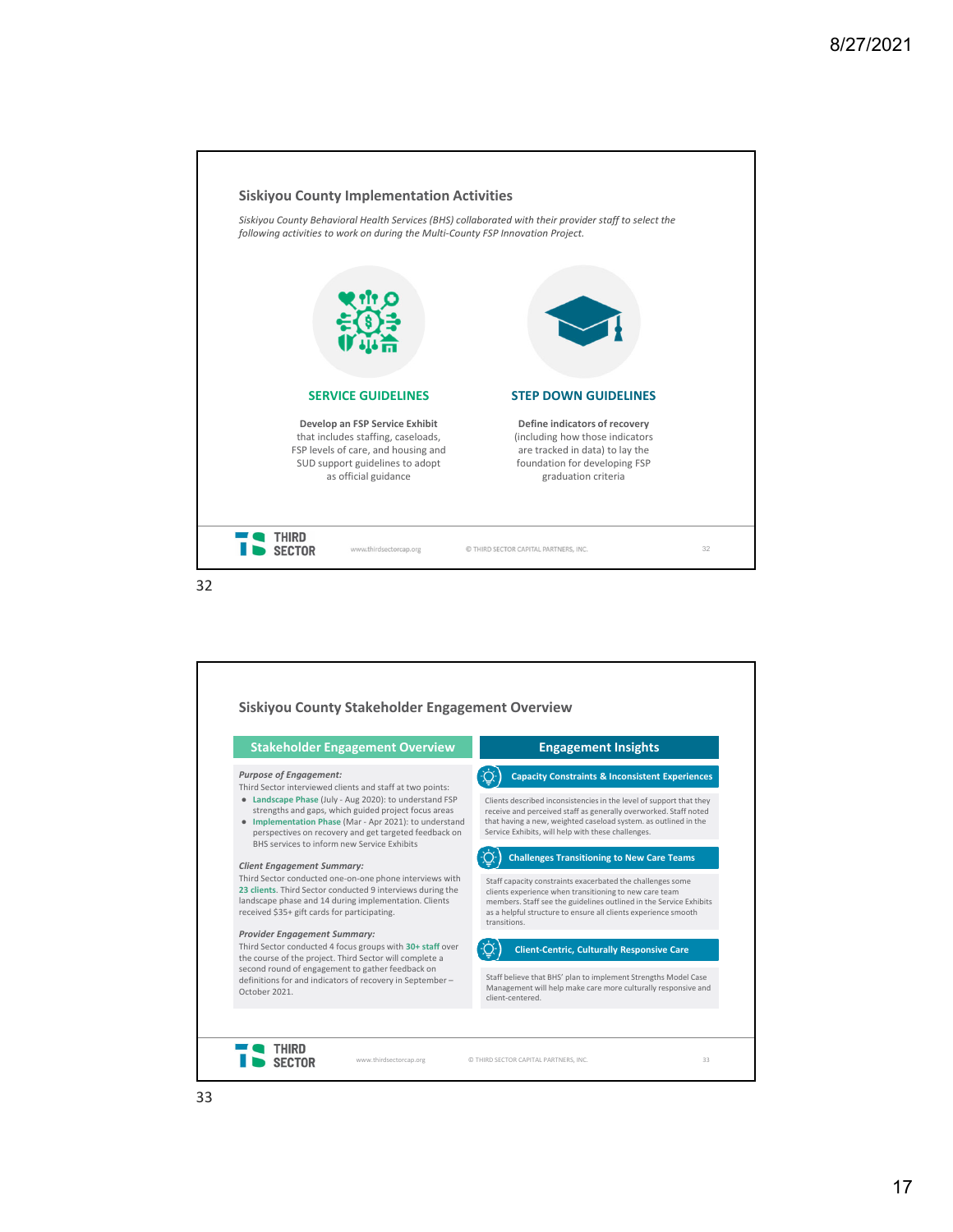

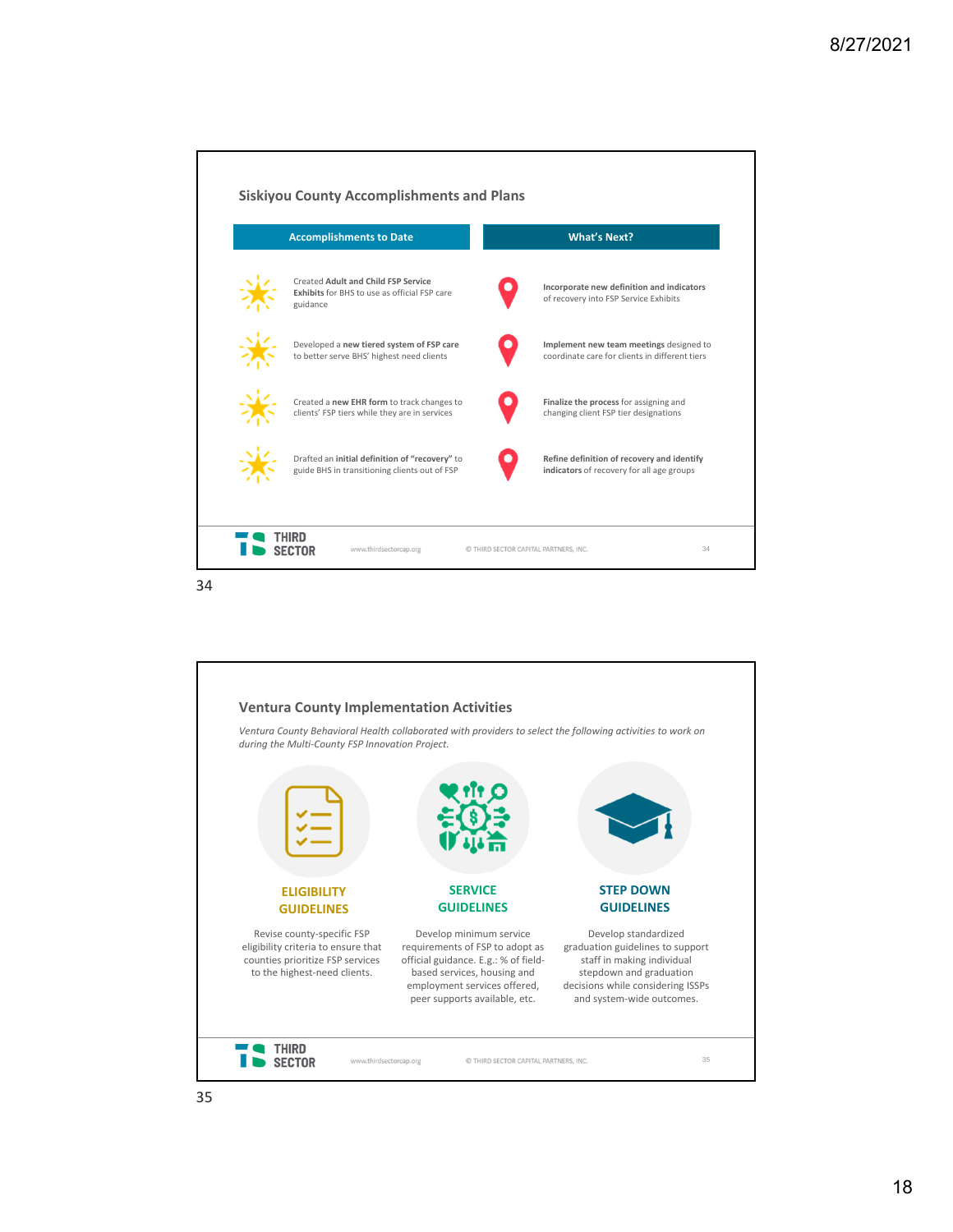